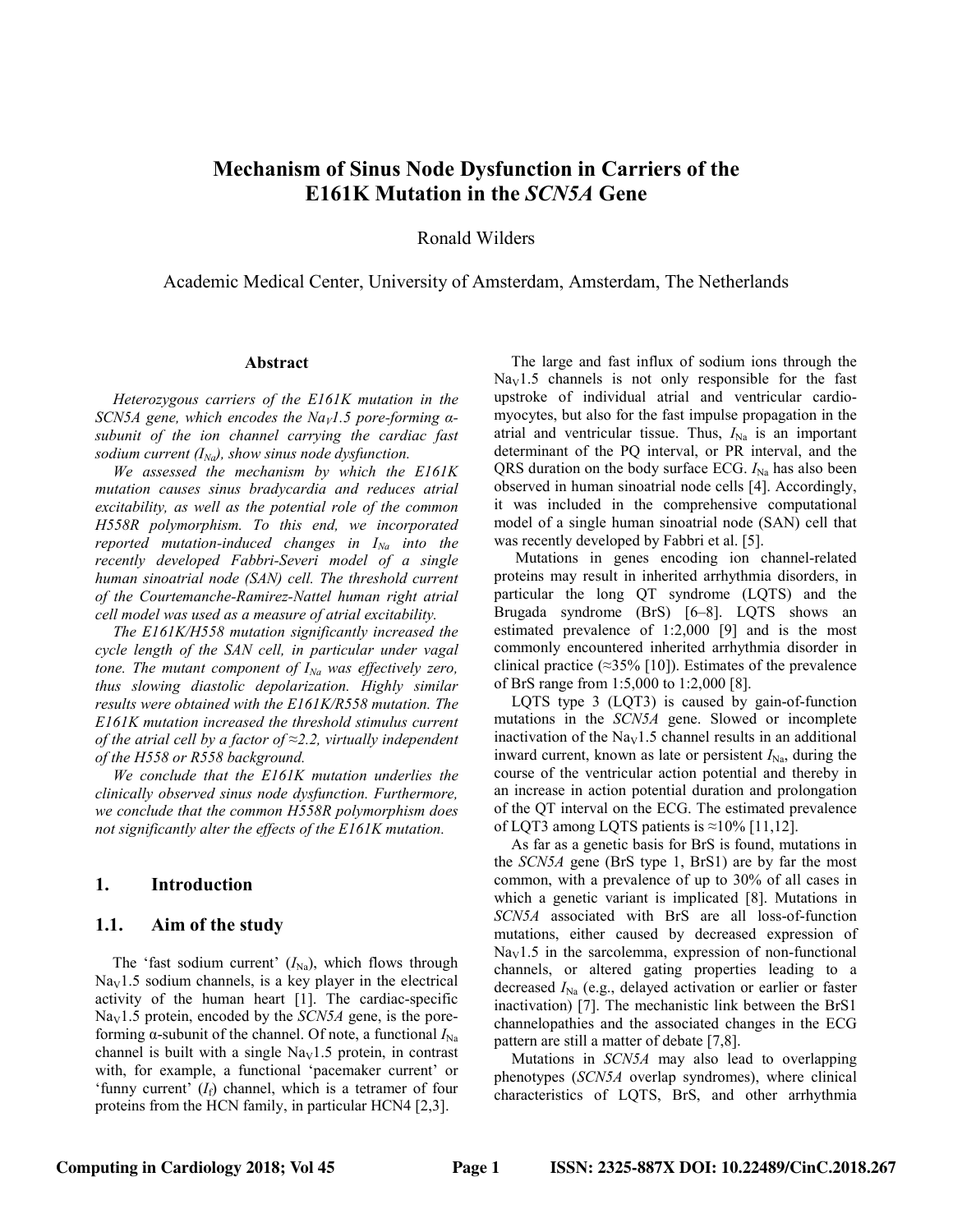syndromes (conduction disease, sinus node dysfunction) coexist in a single family or even in a single patient [6,13]. Sinus node dysfunction (SND) is a relatively common observation in both LQTS3 and BrS1 patients [14,15].

In a recent study, we investigated the mechanisms of LQTS3-related SND at the cellular level with the use of the comprehensive computational model of a single human SAN cell of Fabbri et al. [5], focusing on the 1795insD gain-of-function mutation in *SCN5A* [16]. In the present study, we assessed the cellular mechanism by which the E161K loss-of-function mutation in *SCN5A* causes BrS-related SND. Also, the potential role of the H558R polymorphism in *SCN5A* was investigated. This highly common polymorphism alters the effects of several mutations in *SCN5A*, including E161K, on sodium channel expression and/or kinetics [17].

### **1.2. Data from literature**

In 2005, Smits et al. [18] reported the biophysical features of a novel sodium channel mutation, E161K, which was identified in individuals of two non-related families with symptoms of sinus bradycardia, sinus node dysfunction, generalized conduction disease, and Brugada syndrome, or combinations thereof. E161K or wild-type sodium channel α-subunit was transfected into tsA201 cells together with wild-type β1-subunit. Voltage clamp experiments on the transfected cells revealed a 2.5-fold reduction in peak  $I_{\text{Na}}$  at −20 mV for E161K sodium channels compared to wild-type channels. Furthermore, E161K sodium channels showed an 11.9 mV shift of the half-maximal activation potential  $(V_{1/2})$  of the steady-state activation curve compared to wild-type  $(-30.7 \pm 0.8)$ versus  $-42.6 \pm 1.4$  mV, respectively). Also, the steepness of this curve was slightly reduced; its slope factor amounted to  $7.9 \pm 0.3$  versus  $6.7 \pm 0.4$  mV, respectively. Voltage dependence of steady-state inactivation, recovery from inactivation, and development of slow inactivation were not found to be affected by the E161K mutation. Of note, these data were obtained in H558 background.

More recently, Gui et al. [17,19] carried out voltage experiments on HEK-293 cells transfected with E161K mutant or wild-type sodium channel  $\alpha$ -subunit. Like Smits et al. [18], they observed a reduction in peak  $I_{\text{Na}}$  for E161K sodium channels compared to wild-type channels, both in H558 and R558 background. In either case, this reduction was approximately 4-fold, which is more pronounced than the 2.5-fold reduction in the study by Smits et al. [18]. With a value of  $\approx$ 19 mV, in H558 background, the positive shift in  $V_{1/2}$  of the steady-state activation curve was also more pronounced. The slope factor of this curve showed an increase similar to that observed by Smits et al. [18].

In R558 background, the reduction in peak  $I_{\text{Na}}$  and steepness of the steady-state activation curve were both

similar to those in H558 background [17]. However, the positive shift in  $V_{1/2}$  of the steady-state activation curve was less pronounced, with a value of  $\approx$ 13 mV rather than ≈19 mV. Furthermore, the steady-state inactivation curve showed a shift of −10 mV in R558 background, whereas such change was absent in H558 background.

# **2. Methods**

Effects of the heterozygous E161K mutation in *SCN5A* were implemented in the CellML code [20] of the Fabbri-Severi human SAN cell model [5] by scaling the fullyactivated conductance of  $I_{\text{Na}}$  and shifting the voltage dependence of  $I_{\text{Na}}$  activation and/or inactivation, based on the data from literature described in Section 1.2. The slight change in the steepness of the steady-state activation curve was ignored. These modifications were applied to half of the intrinsic  $I_{\text{Na}}$  channels, thus representing the heterozygous nature of the mutation. Similar changes were applied to the Courtemanche-Ramirez-Nattel human right atrial cell model [21].

In H558 background, the voltage dependence of  $I_{\text{Na}}$ activation was shifted by +19 mV. In R558 background, the voltage dependence of  $I_{\text{Na}}$  activation was shifted by +13 mV, together with a −10 mV shift in voltage dependence of inactivation. In either background, a 50% decrease in fully-activated conductance was applied to arrive at a 4-fold decrease in peak current density of  $I_{\text{Na}}$ during voltage clamp simulations.

The default Fabbri-Severi model has a beating rate of 74 beats/min. This rate was lowered to 49 beats/min through the simulated administration of 20 nM acetylcholine (ACh; vagal tone) [5]. Simulations of the E161K mutation were carried out both under control conditions (i.e., normal autonomic tone) and under vagal tone.

The CellML code was edited and run in the Cellular Open Resource (COR) environment [22], version 0.9.31.1409. The Courtemanche-Ramirez-Nattel model was coded using Intel Visual Fortran and run on an Intel Core i7 based workstation as a 32-bit Windows application, applying a simple and efficient Euler-type integration scheme with a 1-μs time step. All simulations were run for a sufficiently long time to reach steady-state behavior.

## **3. Results**

We started our simulations with the default SAN cell model (i.e., normal autonomic tone). As shown in Fig. 1, the current through the E161K mutant channels is effectively zero, both in H558 and R558 background. As a result, diastolic depolarization rate decreases and cycle length increases from 813.4 to 867.8 ms. This 54-ms increase in cycle length corresponds with a moderate 6.3% decrease in beating rate from 74 to 69 beats/min.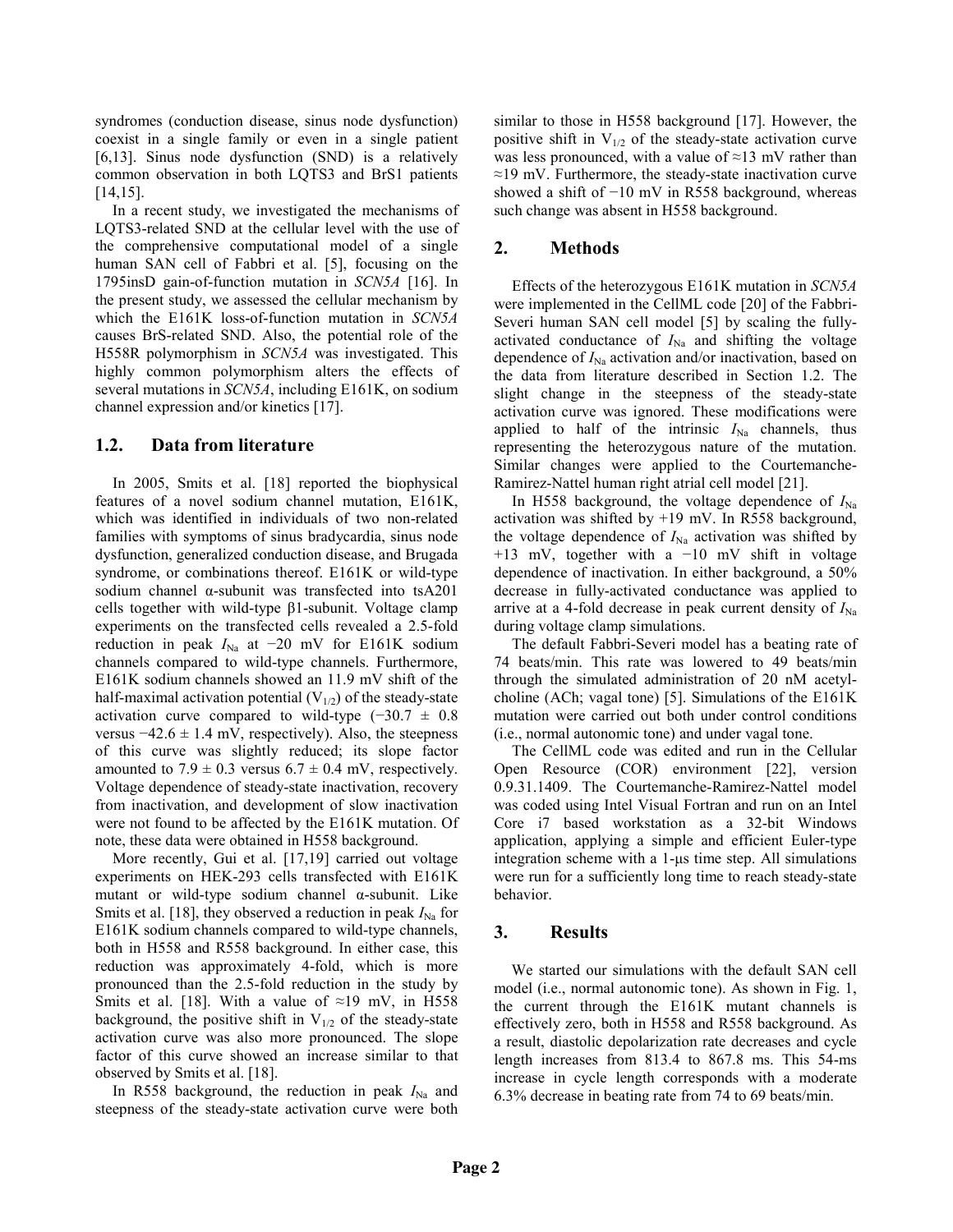

Figure 1. Effect of the heterozygous E161K mutation in *SCN5A* on the electrical activity of the Fabbri et al. [5] human SAN cell model at normal beating rate (normal autonomic tone), both in H558 and R558 background. Membrane potential ( $V_{\text{m}}$ ), net membrane current ( $I_{\text{net}}$ ), fast sodium current through wild-type channels ( $I_{\text{Na,WT}}$ ) and remaining wildtype or mutant channels  $(I_{\text{Na},\text{mut}})$ .



Figure 2. Effect of the heterozygous E161K mutation in *SCN5A* on the electrical activity of the Fabbri et al. [5] human SAN cell model at low beating rate (vagal tone; 20 nM ACh), both in H558 and R558 background. Membrane potential ( $V<sub>m</sub>$ ), net membrane current ( $I<sub>net</sub>$ ), fast sodium current through wild-type channels ( $I<sub>Na,WT</sub>$ ) and remaining wild-type or mutant channels ( $I_{\text{Na,mut}}$ ).